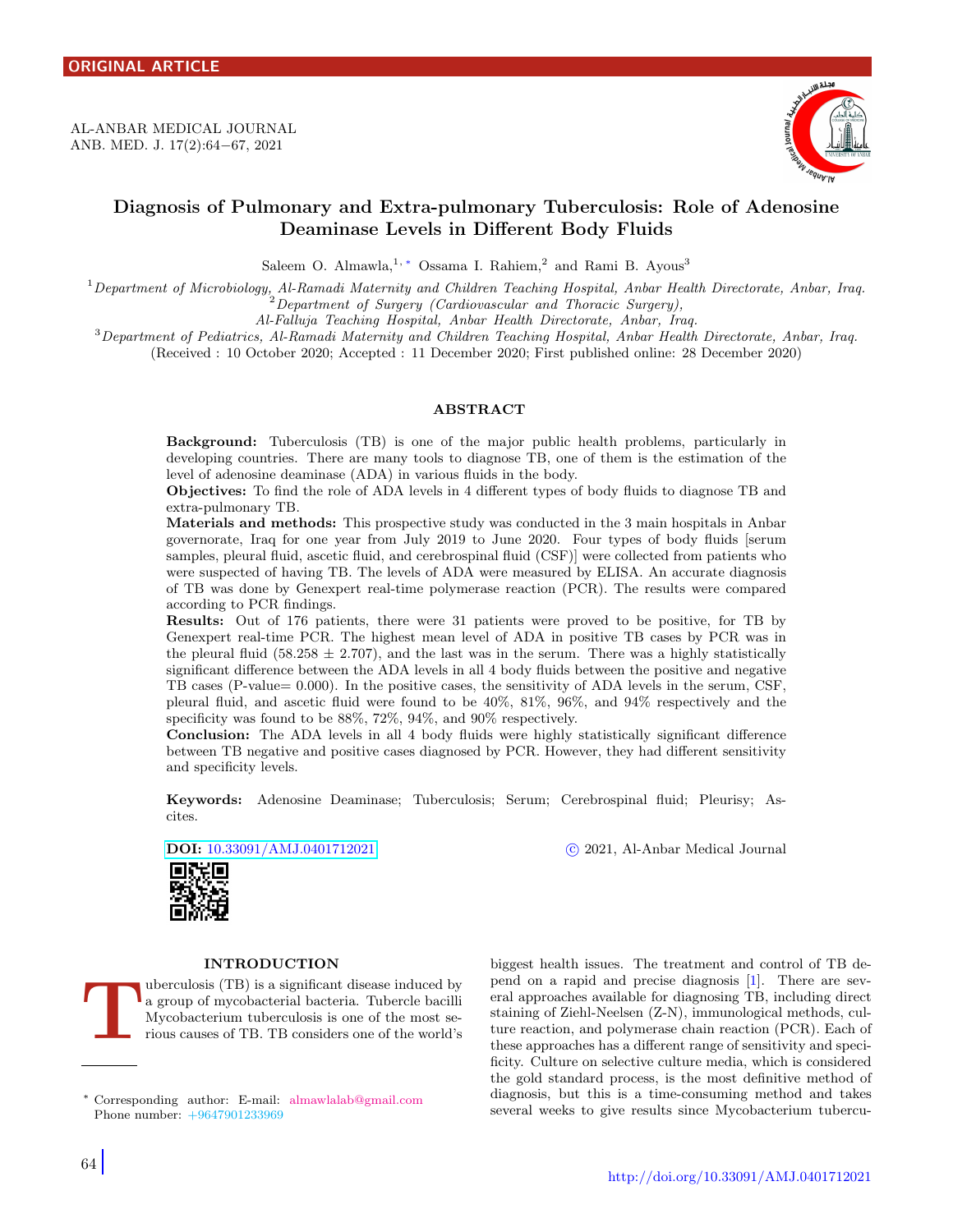losis is a slow-growing bacteria. Many types of body fluids are appropriate for the culture and other diagnostic methods, such as pleural fluids, cerebrospinal fluid (CSF), pericardial fluids, and ascitic fluid [\[2\]](#page-3-1).

The Adenosine deaminase (ADA) is an enzyme that can catalyze and release ammonia by converting deoxyadenosine and adenosine to deoxyinosine and inosine. In the differentiation of lymphoid cells, this mechanism plays an important role and it is found in large quantities in active T-lymphocytes with an inversely proportional concentration to a degree of differentiation. The activity of the ADA enzyme is increasing during lymphocyte mitogenic and antigenic responses and ADA inhibitors might inhibit T-lymphocyte blastogenesis [\[3\]](#page-3-2). ADA is now known to be a good marker of cell-mediated immunity, especially the activation of T-lymphocytes [\[4\]](#page-3-3). When any form of body fluid was tested for clear evidence of a disease, the positivity rate of, acid .fast bacilli (AFB) may be very .low, this culture phase is time consuming, costly, and requires a long incubation period that might take more than 4 weeks and less than 25% of its positivity percentage [\[3,](#page-3-2) [4\]](#page-3-3).

Any delay in diagnosis and treatment initiation might lead to poor prognosis and sequelae after infection might occur in up to 25% of cases and could promote the incidence of outbreaks [\[5\]](#page-3-4), therefore the presence of rapid, inexpensive, and accurate diagnostic methods is required. There have been 2 prior studies from Iraq investigated the role of the ADA in myocardial infarction and thalassemia patients [\[6,](#page-3-5) [7\]](#page-3-6), but up to our best knowledge, there is no study has been done in Iraq about the role of the ADA in the diagnosis of TB. Hence we are aimed to measure the diagnostic validity of the ADA levels in different types of body fluids for the diagnosis of pulmonary and extra-pulmonary TB which are proved to be positive by Genexpert-Cefede-USA Real-Time PCR.

# MATERIALS AND METHODS Patients and controls

The study was included patients of different genders and ages who clinically had TB manifestations and were found to be positive by gene-expert real-time PCR. The study was conducted in three hospitals in Anbar governorate, Iraq (Maternity and Children Teaching Hospital, Al-Ramadi Teaching Hospital in Ramadi city, and Al-Falluja Teaching Hospital, Falluja city). The study was covered the period from the 1st July 2019 to the end of June 2020. The controls were used for patients who were found to be PCR negative. Samples were taken from the patient's serum, pleural fluids, ascetic fluids and CSF. The levels of ADA were calculated by the ELISA technique in these 4 types of body fluids as defined by the central disease control,  $2015$  [\[2,](#page-3-1) [8\]](#page-3-7). The age of the patients were divided into 6 groups 0-10, 11-20, 21-30, 31-40, 41-50 and  $> 50$  years.

The present study was approved by the department of training of staff personals in the Anbar Health Directorate. Informed consent was taken from all patients.

#### Methods

Human ADA ELISA Kit (Catalog Number. MBS700350, MyBioSource, com) was used for the quantitative determination of ADA concentrations in serum, pleural fluids, ascetic fluid, and CSF. Serum samples were obtained from all patients, while other types of body fluids were collected, including samples of pleural fluid, ascetic fluid, and CSF depending on the type of disease and doctors' decisions. To find out the diagnostic utility of the level of this enzyme in TB patients, levels of ADA in the 4 types of body fluids were tested using the ELISA technique.

# Principle of the Assay

The enzyme-linked immunosorbent assay (ELISA) employs the immunoassay technique of the enzyme of the quantitative sandwich. Specific antibody for ADA was pre-coated into a microplate. Samples and standards were pipetted into wells and any ADA present attaches to the antibody. After removing any unbound materials, a biotin-conjugated specific antibody to ADA was added into wells. To removing any unbound avidin-enzyme reagent, a substrate was added to the wells and then formed a color consistency with the ratio of ADA concentration which bound in the first step after the wash. The color growth was discontinued and the strength of color was measured by an ELISA reader.

#### Exclusion Criteria

Serum, pleural fluids, ascitic fluids, and CSF samples that were found to be hemorrhagic and mixed with a high number of red blood cells (RBCs), diabetic patients, and all cases that were under treatment were excluded from the study.

#### Statistical Analysis

The data were analyzed using IBM-SPSS version 24. Comparison between the PCR positive and negative results according to the age groups were presented in a table. The mean of ADA levels in both negative and positive PCR findings and the sensitivity and specificity of ADA levels in 4 types of body fluids were compared. An independent sample T-test was used in the comparison between the means. The sensitivity was measured by the following formula: TP/TP+FN (TP, true-positive results; FN, false-negative results); and specificity was measured using the following equation TN/TN+FP (TN, true negative results; FP, false-positive results). A Pvalue of less than 0.05 is considered a statistically significant difference.

#### RESULTS

The ages of our patients were ranged from 5 to 63 years with a mean age of  $25 \pm 5$ . Out of 176, there were 31 patients were proved to be positive by Genexpert real-time PCR. There was no statistically significant difference between the 2 groups

<span id="page-1-0"></span>Table 1. Distribution of the PCR results for patients with the suspected TB according to age groups[∗](#page-0-1) .

| Age groups in | Total        | <b>PCR</b> results |              |
|---------------|--------------|--------------------|--------------|
| years         | $Number(\%)$ |                    |              |
|               |              | Positive           | Negative     |
|               |              | $Number(\%)$       | $Number(\%)$ |
| $0 - 10$      | 34 (100)     | 7(20.5)            | 27(79.5)     |
| $11 - 20$     | 38(100)      | 5(13.2)            | 33(86.8)     |
| $21 - 30$     | 30(100)      | 6(20)              | 24(80)       |
| $31 - 40$     | 26(100)      | 5(19.3)            | 21(80.7)     |
| $41 - 50$     | 22(100)      | 4(18.2)            | 18(81.8)     |
| >50           | 26 (100)     | 4(15.4)            | 22(84.6)     |
| Total         | 176 (100)    | 31(17.6)           | 145 (82.4)   |

 $P-value = 0.933$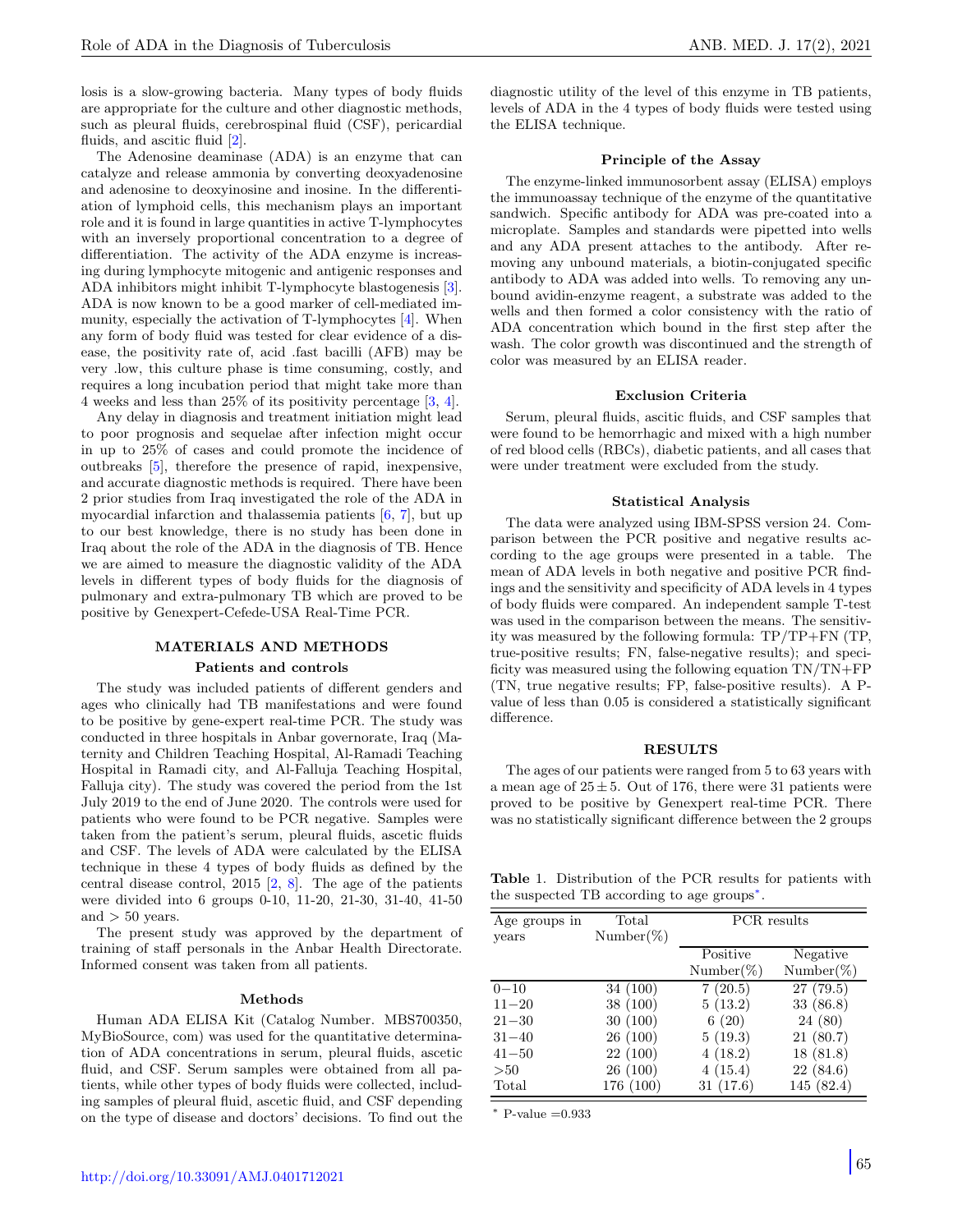| Type of sample | Total number | ADA Level $(U/ml)$      |                          | P-value |
|----------------|--------------|-------------------------|--------------------------|---------|
|                |              | Positive cases $(n=31)$ | Negative cases $(n=145)$ |         |
|                |              | mean $\pm$ SD           | mean $\pm$ SD            |         |
| Serum          | 176          | $28.419 \pm 1.803$      | $22.283 \pm 2.0197$      | 0.000   |
| CSF            | 45           | $15.419 \pm 1.336$      | $7.083 \pm 0.9538$       | 0.000   |
| Pleural fluid  | 86           | $58.258 + 2.707$        | $22.648 + 1.5658$        | 0.000   |
| Ascetic fluid  | 45           | $55.097 \pm 2.947$      | $25.435 \pm 1.8364$      | 0.000   |

<span id="page-2-0"></span>Table 2. Comparison of mean ADA levels in patients and controls for various types of body fluids by PCR in 176 patients.

(PCR negative and positive) according to the age groups Pvalue  $=0.933$ , as shown in Table [1.](#page-1-0)

The highest mean level of ADA in positive TB cases by PCR was in the pleural fluid (  $58.258 \pm 2.707$ ), and the last was in the serum. There was a highly statistically significant difference between the ADA levels in all 4 body fluids between the positive and negative TB cases (P-value= 0.000) as shown in Table [2.](#page-2-0)

The sensitivity/specificity of the ADA test in the 4 types of body fluids were found to be 40% / 88% , 81% / 72%, 96% / 94%, and 94% / 90% for serum, CSF, pleural fluid and ascitic fluid respectively as shown in Table [3.](#page-2-1)

#### DISCUSSION

The results of Genexpert real-time PCR which is a fully automated molecular technique were considered to be a highly responsive and highly specific tool for the diagnosis of TB [\[9\]](#page-3-8). Seventeen percent of our suspected patients of having various forms of TB were found to be positive for TB. Those cases that were proven to be positive by Genexpert were used to measure the diagnostic validity of using ADA levels in 4 types of body fluids. In 2015, Salmanzadeh et al. [\[5\]](#page-3-4), the cut-off level was 26, this was supported the benefit of levels of ADA in serum in the diagnosis of TB. The mean ADA level in serum was stated to be 26 IU/L in patients with pulmonary TB, 19.48 IU/L in pneumonia-related patients, 15.8 IU/L in patients with pulmonary carcinoma, and 10.7 IU/L in a group of control (P-value<0.05). In Pulmonary TB patients, they have used a value of 26 IU/L as a cut-off for ADA and mentioned a degree of sensitivity and specificity of 35% and 91%, respectively. These results were supported our findings with some variations, but the above research on pulmonary TB included, while, pulmonary and extrapulmonary forms of TB in our study. The above study has concluded that the operation of ADA in serum is not a helpful method for TB diagnosis [\[5\]](#page-3-4).

Gupta et al. have concluded that ADA measurement is characterized by specific and sensitive tests  $(> 90\%)$ , useful in differentiating tubercular from non-tubercular causes, and both in pulmonary and extra-pulmonary disease. The properties of this test are simple, cheap, and quick. There-

<span id="page-2-1"></span>Table 3. The sensitivity and specificity of ADA levels in 4 types of body fluids

| Type          | Total number | Sensitivity | Specificity |
|---------------|--------------|-------------|-------------|
| Serum         | 176          | $40\%$      | 88\%        |
| <b>CSF</b>    | 45           | 81\%        | 72%         |
| Pleural fluid | 76           | 96%         | 94%         |
| Ascetic fluid | 60           | 94%         | 90%         |

fore it might help in early diagnosis, improve the prognosis, and reduce the spread of disease and sequelae [\[10\]](#page-3-9). Almost similar results have been obtained by many other studies  $[11]$ [13\]](#page-3-11). The mean ADA levels in serum in patients with TB and non-TB were 20.8 ( $\pm$ 5.97) and 10.6 ( $\pm$ 2.9) U/L, respectively, with a P-value  $< 0.05$  which means that the 20.8 mean level of ADA in serum might act as a proper indicator for TB. They have concluded that the amount of serum ADA might be suggested as an acceptable index for the diagnosis of TB, but the sensitivity is poor [\[14\]](#page-3-12).

It is well understood that TB remains a big cause of global mortality and morbidity. TB diagnosis relies on the clinical presentation, the radiological findings, and the tuberculin test results. However, clinical and radiographic characteristics are variable and false-negative results could be given by the tuberculin test. In these circumstances, empirical anti-tuberculous therapy could be started. Therefore, finding some simple, accurate, and useful diagnostic methods for TB is very critical [\[4,](#page-3-3) [15,](#page-3-13) [16\]](#page-3-14).

ADA is an enzyme that catalyzes adenosine to inosine for hydrolysis and deamination of deoxyadenosine to deoxyinosine. ADA concentration test in pleural fluid was used to diagnose pleurisy of TB [\[2,](#page-3-1) [4,](#page-3-3) [14\]](#page-3-12). The role of ADA in pulmonary TB diagnosis has been studied by Hassanein et al. The study has included 20 sputum-positive acid-fast bacilli (AFB) patients, 10 bronchogenic carcinoma patients, 10 pneumonia patients, and 10 regular healthy subjects. They have concluded that it is possible to use ADA levels in pleural fluid and sputum in the diagnosis of TB but the sputum level is very poor [\[17\]](#page-3-15). A similar finding has been reported by another study [\[18\]](#page-3-16).

In lung TB and other common respiratory illnesses, the function of ADA activity has been studied. The research has been performed on 53 cases of active pulmonary TB; ADA levels were ranged from 31.42 to 45.80 in this population, with a mean of 39.97  $\pm$  2.24  $\mu$  /l. The ADA amount has ranged from 37.28 to 43.28 in 14 cases of TB pleural effusion, with a mean of  $40.19 \pm 1.57$ . The ADA level has ranged from 22.42 to 32.12 in 33 cases of non-TB lung diseases, with a mean of  $25.80 \pm 1.41$ , and the ADA level has ranged from 12.84 to 19.46 in 35 healthy individuals, with a mean of  $16.2 \pm 2.85$ . Their research has shown that in patients with pulmonary and pleural TB diseases and non-pulmonary TB diseases, the activity of serum ADA was higher than in controls. ADA activity was the highest [\[19\]](#page-3-17), which was confirmed our results.

Atta et al. from Egypt have evaluated the diagnostic benefit of ADA levels in serum and sputum samples for the diagnosis of pulmonary TB. They have reported a significant increase in sputum ADA in the TB group. The mean level of the ADA in serum samples and sputum samples was 31.9  $\pm$ 8 and  $14.8 \pm 2.4$  U/L respectively in the TB group. There has a statistically significant increase in serum ADA in the TB